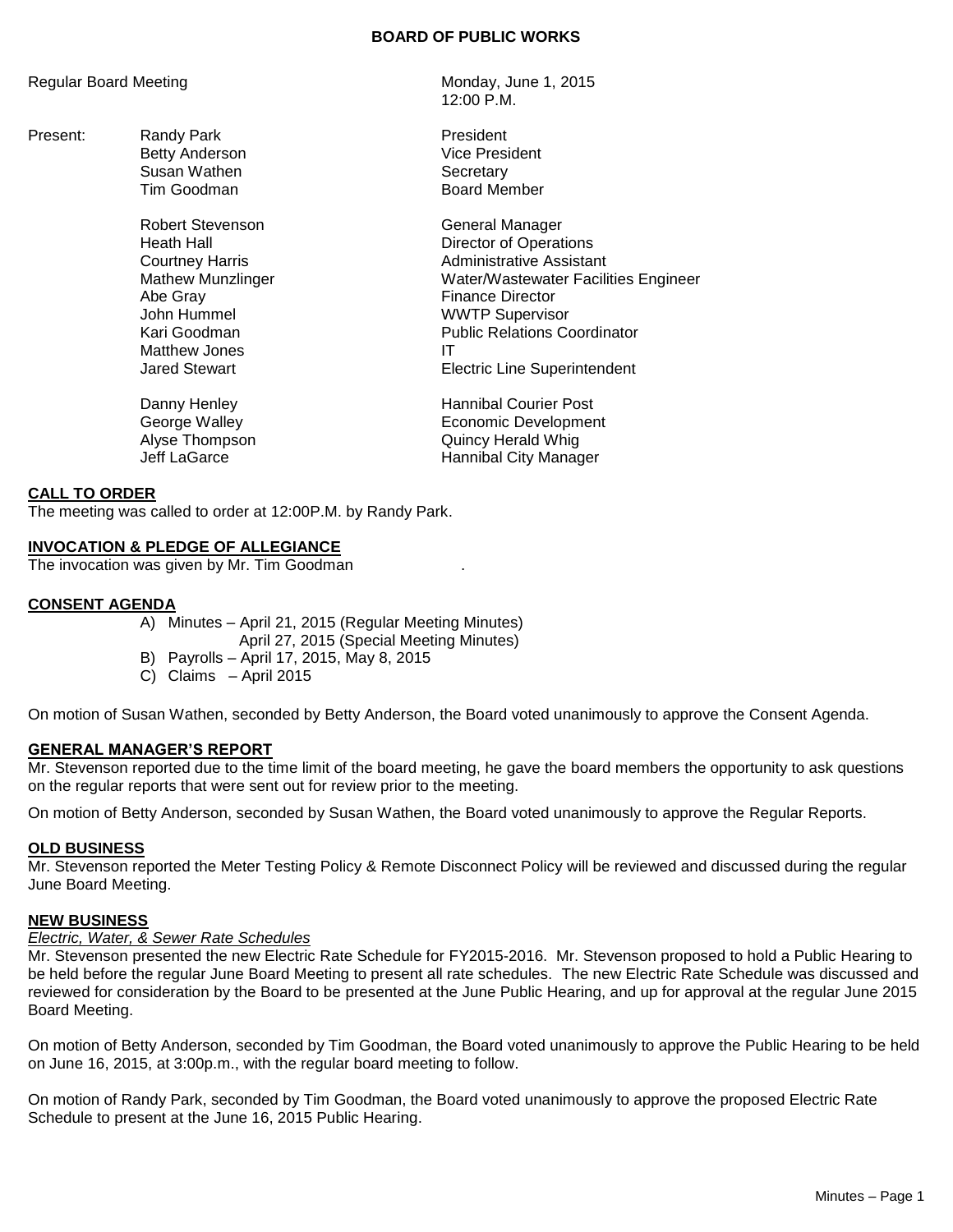Mr. Stevenson presented the new Water Rate Schedule for FY2015-2016. The schedule was discussed and reviewed for consideration by the Board to be presented at the June Public Hearing, and approval of these rates will be proposed at the June 2015 Board Meeting.

On motion of Betty Anderson, seconded by Susan Wathen, the Board voted unanimously to approve the proposed Water Rate Schedule to present at the June 16, 2015 Public Hearing.

Mr. Stevenson presented the new Sewer Rate Schedule for FY2015-2016. The schedule was discussed and reviewed for consideration by the Board to be presented at the June Public Hearing, and approval of these rates will be proposed at the June 2015 Board Meeting.

On motion of Betty Anderson, seconded by Susan Wathen, the Board voted unanimously to approve the proposed Water Rate Schedule to present at the June 16, 2015 Public Hearing.

Heath Hall presented the revised Schedule of Fees and Charges. He recommended Board approval of all the revised rates that support the FY2015-2016 Budget approved in April.

On motion of Susan Wathen, seconded by Betty Anderson, the Board voted unanimously to approve the proposed Schedule of Fees & Charges to present at the June 16, 2015 Public Hearing.

## *Easement Maintenance Bid Award*

Heath Hall reported on April 15, 2015 the HBPW opened bids for Easement Maintenance Services for the 2015-2017 seasons. Mr. Hall reviewed all 3 bids, and recommended to award the Easement Maintenance Services contract to Rule and Sons for the 2015 season for \$21,550.74.

On motion of Tim Goodman, seconded by Betty Anderson, the Board voted unanimously to award the Easement Maintenance Services contract to Rule and Sons for the 2015 season for \$21,550.74.

## *Water Treatment Improvements Contract Award*

Matt Munzlinger reported there were 3 bids submitted to the HBPW on May 7, 2015 regarding the Water Treatment Improvements Contract. Mr. Munzlinger noted after reviewing the bids and discussing the given information with Horner and Schifrin, it was recommended to award the contract to Martin General Contractors, contingent upon Missouri Department of Natural Resources (MDNR) approval.

On motion of Susan Wathen, seconded by Betty Anderson, the Board voted unanimously to award the Water Treatment Improvements Contract to Martin's General Contractors.

#### *Raw Water Lines Contract Award*

Matt Munzlinger reported the HBPW received 5 bids to review regarding the Raw Water Lines Contract. Mr. Munzlinger noted after reviewing the proposed bids and discussing with Horner and Schifrin, it was recommended to award the contract to Bleigh Construction, contingent upon the MDNR approval.

On motion of Tim Goodman, seconded by Susan Wathen, the Board voted unanimously to award the Raw Water Lines Contract to Bleigh Construction.

#### **SPECIAL REPORTS**

#### *Travel Report*

Abe Gray reported during April 2015, Mark Hickerson, Beverly Stewart, Chrissy Hagan, and himself attended a 3 day training workshop hosted by NISC in Lake St. Louis, Missouri. During the workshop all iVUE "modules" used by the HBPW for general ledger accounting, budgeting, payroll, purchasing, accounts payable, inventory, work orders, etc. were reviewed. Mr. Gray and all the co-workers who attended appreciated the chance to attend the training and further their understanding and capabilities related to the NISC iVUE software.

#### *Water Systems O&M Manual*

Heath Hall reported in order to qualify for the State Revolving Fund (SRF) loan program through the Missouri Department of Natural Resources (MDNR), the HBPW is required to document water system operations and maintenance items within a manual. After reviewing the information to qualify, Mr. Hall and support staff created the Water Systems O&M Manual and is now available for use at the HBPW.

### **COMMENTS FROM THE CITY ATTORNEY**

NONE

# **COMMENTS FROM AUDIENCE**

NONE